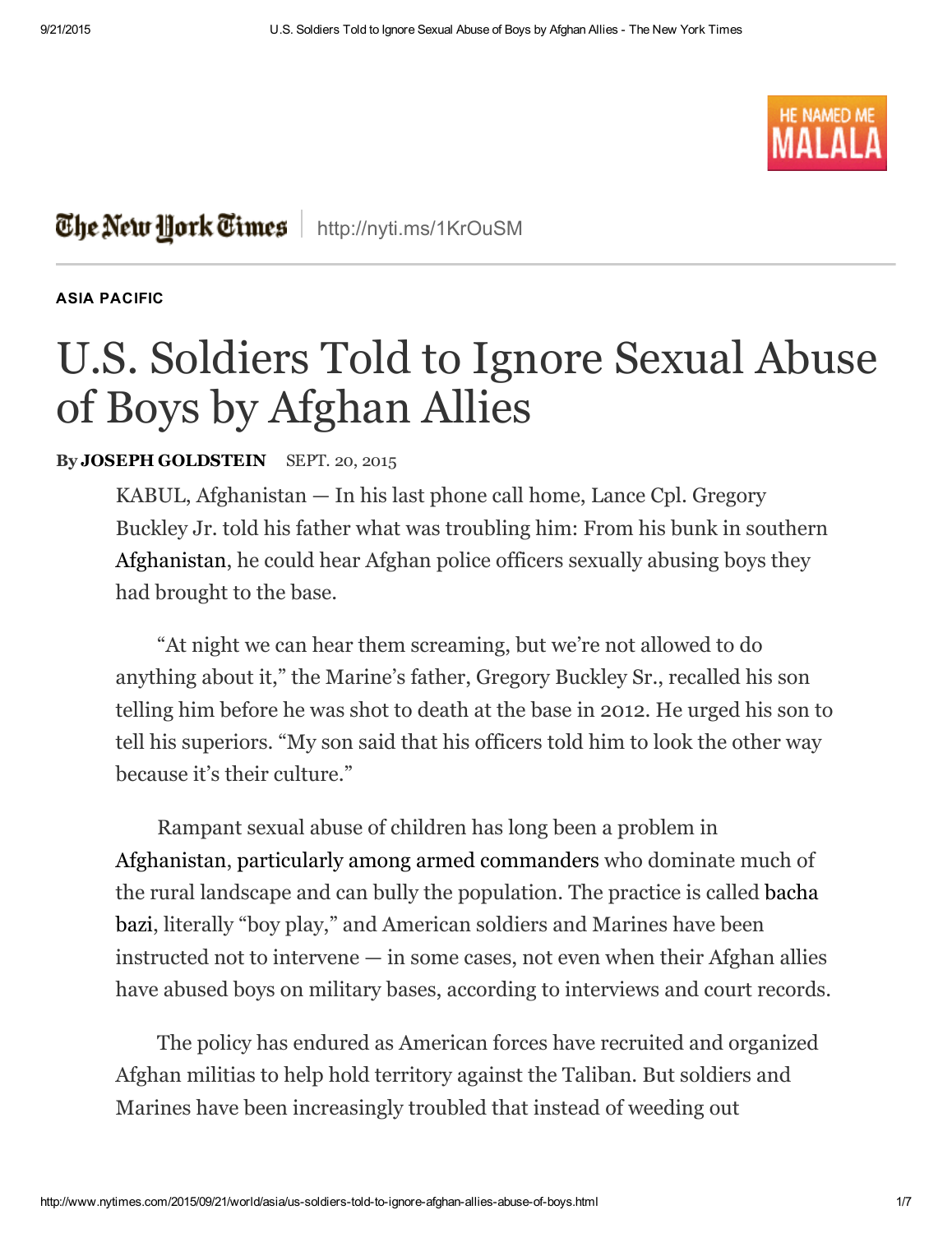pedophiles, the American military was arming them in some cases and placing them as the commanders of villages — and doing little when they began abusing children.

"The reason we were here is because we heard the terrible things the Taliban were doing to people, how they were taking away human rights," said Dan Quinn, a former Special Forces captain who beat up an American-backed militia commander for keeping a boy chained to his bed as a sex slave. "But we were putting people into power who would do things that were worse than the Taliban did — that was something village elders voiced to me."

The policy of instructing soldiers to ignore child sexual abuse by their Afghan allies is coming under new scrutiny, particularly as it emerges that service members like Captain Quinn have faced discipline, even career ruin, for disobeying it.

After the beating, the Army relieved Captain Quinn of his command and pulled him from Afghanistan. He has since left the military.

Four years later, the Army is also trying to forcibly retire Sgt. First Class Charles [Martland,](http://www.foxnews.com/politics/2015/08/21/army-kicking-out-decorated-green-beret-who-stood-up-for-afghan-rape-victim/) a Special Forces member who joined Captain Quinn in beating up the commander.

"The Army contends that Martland and others should have looked the other way (a contention that I believe is nonsense)," Representative Duncan Hunter, a California Republican who hopes to save Sergeant Martland's career, wrote last week to the Pentagon's inspector general.

In Sergeant Martland's case, the Army said it could not comment because of the Privacy Act.

When asked about American military policy, the spokesman for the American command in Afghanistan, Col. Brian Tribus, wrote in an email: "Generally, allegations of child sexual abuse by Afghan military or police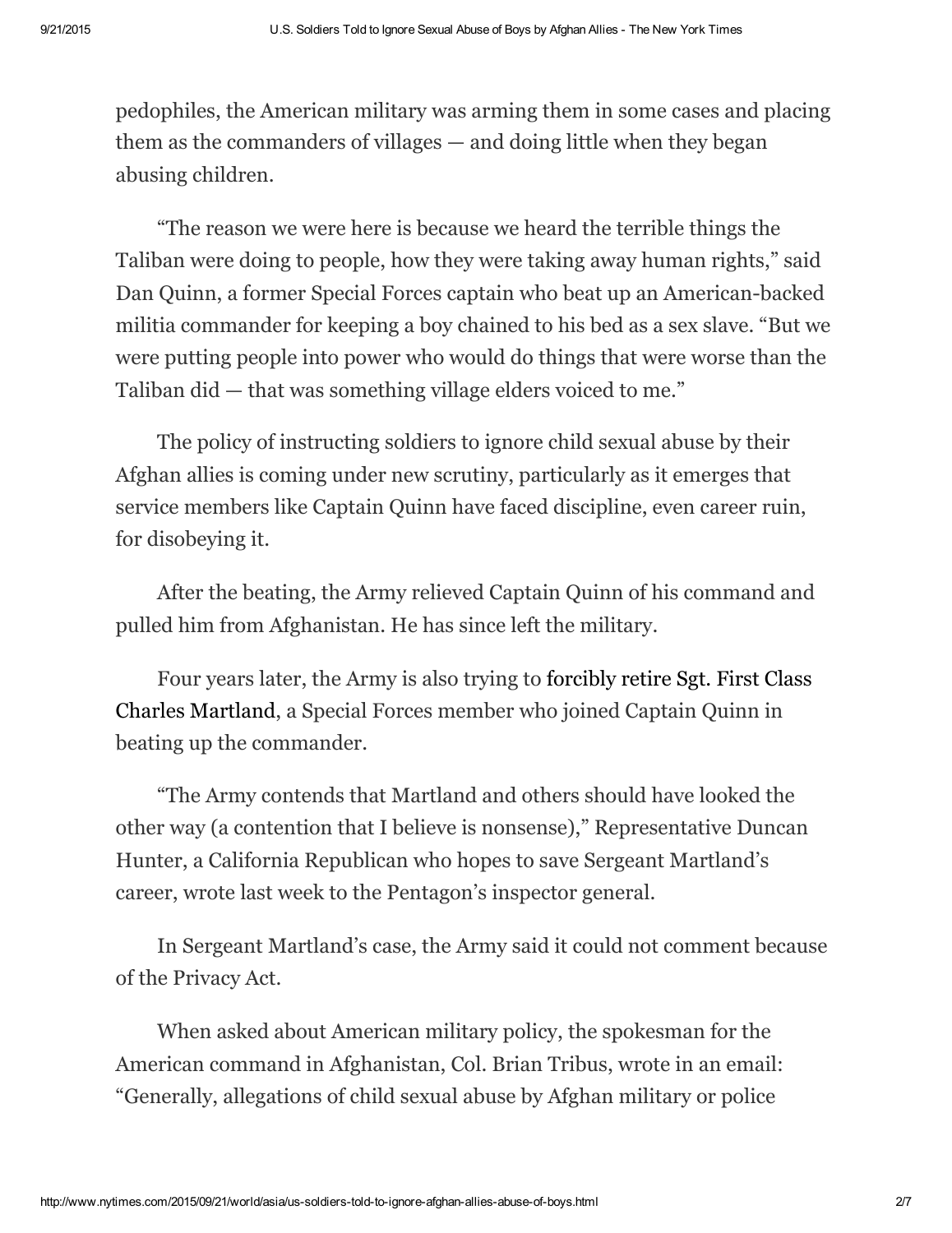personnel would be a matter of domestic Afghan criminal law." He added that "there would be no express requirement that U.S. military personnel in Afghanistan report it." An exception, he said, is when rape is being used as a weapon of war.

The American policy of nonintervention is intended to maintain good relations with the Afghan police and militia units the United States has trained to fight the Taliban. It also reflects a reluctance to impose cultural values in a country where [pederasty](http://www.nytimes.com/2002/02/21/world/kandahar-journal-shh-it-s-an-open-secret-warlords-and-pedophilia.html) is rife, particularly among powerful men, for whom being surrounded by young teenagers can be a mark of social status.

Some soldiers believed that the policy made sense, even if they were personally distressed at the sexual predation they witnessed or heard about.

"The bigger picture was fighting the Taliban," a former Marine lance corporal reflected. "It wasn't to stop molestation."

Still, the former lance corporal, who spoke on the condition of anonymity to avoid offending fellow Marines, recalled feeling sickened the day he entered a room on a base and saw three or four men lying on the floor with children between them. "I'm not a hundred percent sure what was happening under the sheet, but I have a pretty good idea of what was going on," he said.

But the American policy of treating child sexual abuse as a cultural issue has often alienated the villages whose children are being preyed upon. The pitfalls of the policy emerged clearly as American Special Forces soldiers began to form Afghan Local Police [militias](http://www.nytimes.com/2011/09/13/world/asia/13afghanistan.html) to hold villages that American forces had retaken from the Taliban in 2010 and 2011.

By the summer of 2011, Captain Quinn and Sergeant Martland, both Green Berets on their second tour in northern Kunduz Province, began to receive dire complaints about the Afghan Local Police units they were training and supporting.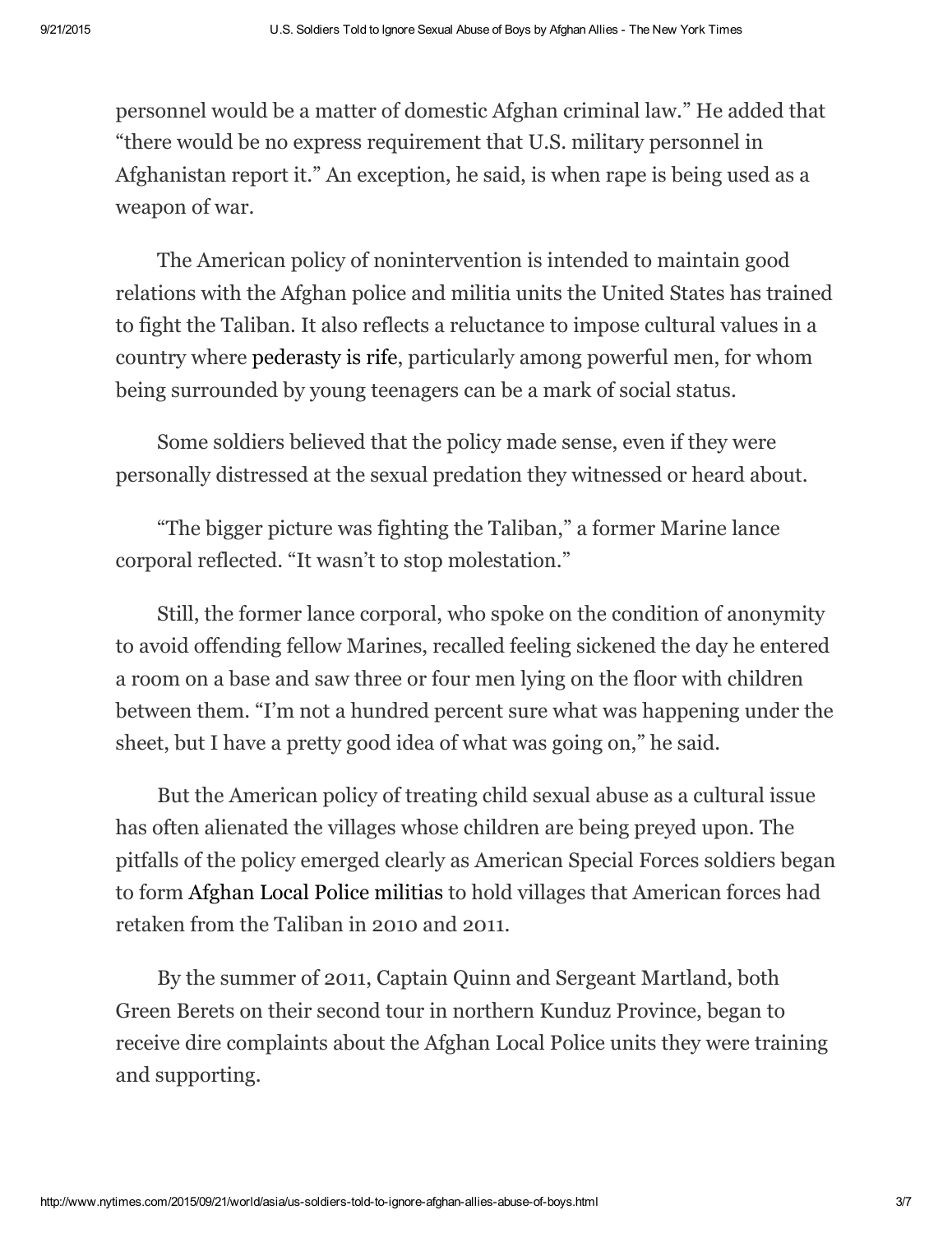First, they were told, one of the militia commanders raped a 14- or 15year-old girl whom he had spotted working in the fields. Captain Quinn informed the provincial police chief, who soon levied punishment. "He got one day in jail, and then she was forced to marry him," Mr. Quinn said.

When he asked a superior officer what more he could do, he was told that he had done well to bring it up with local officials but that there was nothing else to be done. "We're being praised for doing the right thing, and a guy just got away with raping a 14-year-old girl," Mr. Quinn said.

Village elders grew more upset at the predatory behavior of Americanbacked commanders. After each case, Captain Quinn would gather the Afghan commanders and lecture them on human rights.

Soon another commander absconded with his men's wages. Mr. Quinn said he later heard that the commander had spent the money on dancing boys. Another commander murdered his 12-year-old daughter in a so-called honor killing for having kissed a boy. "There were no repercussions," Mr. Quinn recalled.

In September 2011, an Afghan woman, visibly bruised, showed up at an American base with her son, who was limping. One of the Afghan police commanders in the area, Abdul Rahman, had abducted the boy and forced him to become a sex slave, chained to his bed, the woman explained. When she sought her son's return, she herself was beaten. Her son had eventually been released, but she was afraid it would happen again, she told the Americans on the base.

She explained that because "her son was such a good-looking kid, he was a status symbol" coveted by local commanders, recalled Mr. Quinn, who did not speak to the woman directly but was told about her visit when he returned to the base from a mission later that day.

So Captain Quinn summoned Abdul Rahman and confronted him about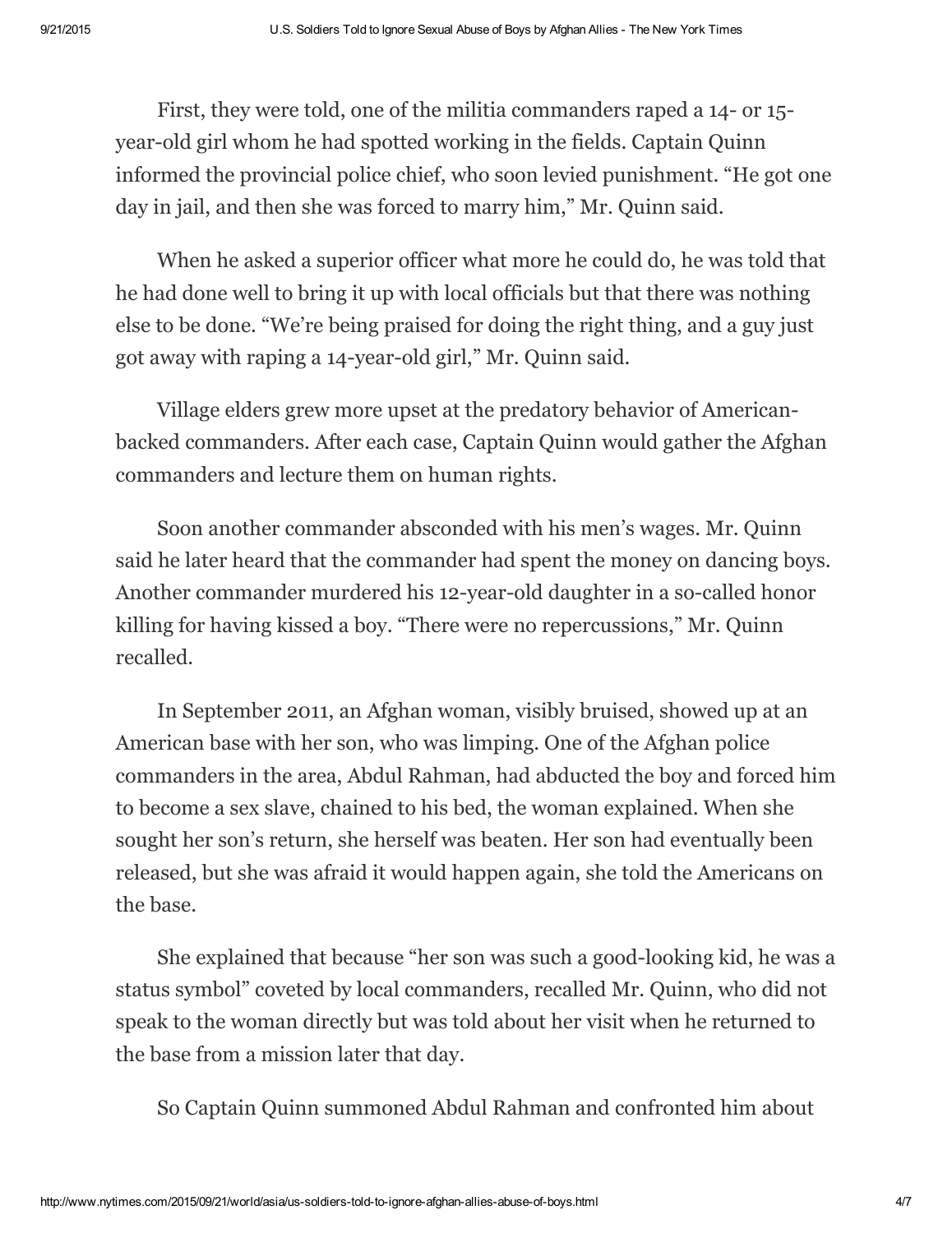what he had done. The police commander acknowledged that it was true, but brushed it off. When the American officer began to lecture about "how you are held to a higher standard if you are working with U.S. forces, and people expect more of you," the commander began to laugh.

"I picked him up and threw him onto the ground," Mr. Quinn said. Sergeant Martland joined in, he said. "I did this to make sure the message was understood that if he went back to the boy, that it was not going to be tolerated," Mr. Quinn recalled.

There is disagreement over the extent of the commander's injuries. Mr. Quinn said they were not serious, which was corroborated by an Afghan official who saw the commander afterward.

(The commander, Abdul Rahman, was killed two years ago in a Taliban ambush. His brother said in an interview that his brother had never raped the boy, but was the victim of a false accusation engineered by his enemies.)

Sergeant Martland, who received a Bronze Star for valor for his actions during a Taliban ambush, wrote in a letter to the Army this year that he and Mr. Quinn "felt that morally we could no longer stand by and allow our A.L.P. to commit atrocities," referring to the Afghan Local Police.

The father of Lance Corporal Buckley believes the policy of looking away from sexual abuse was a factor in his son's death, and he has filed a lawsuit to press the Marine Corps for more information about it.

Lance Corporal Buckley and two other Marines were killed in 2012 by one of a large entourage of boys living at their base with an Afghan police commander named Sarwar Jan.

Mr. Jan had long had a bad reputation; in 2010, two Marine officers managed to persuade the Afghan authorities to arrest him following a litany of abuses, including corruption, support for the Taliban and child abduction. But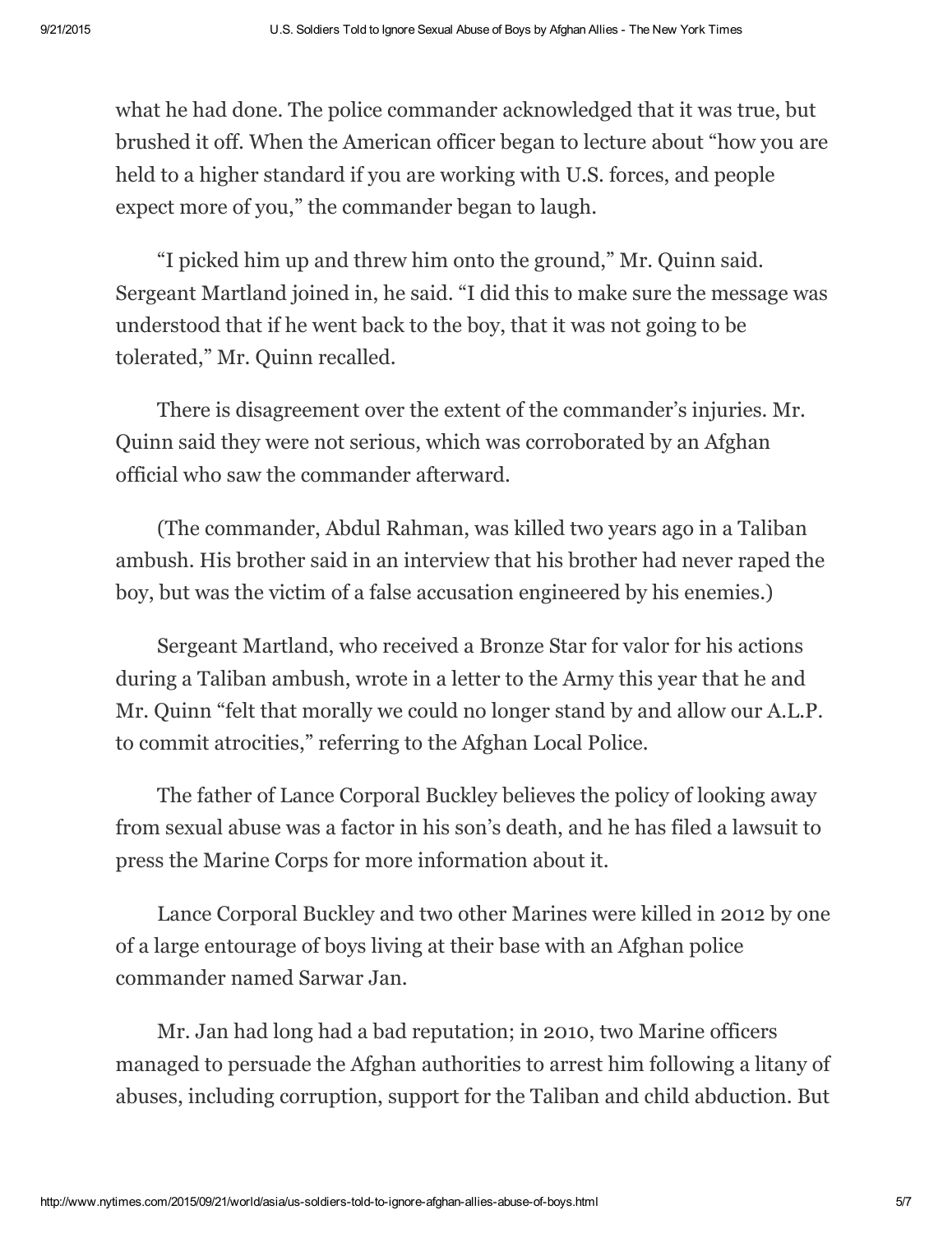just two years later, the police commander was back with a different unit, working at Lance Corporal Buckley's post, Forward Operating Base Delhi, in Helmand Province.

Lance Corporal Buckley had noticed that a large entourage of "tea boys" domestic servants who are sometimes pressed into sexual slavery — had arrived with Mr. Jan and moved into the same barracks, one floor below the Marines. He told his father about it during his final call home.

Word of Mr. Jan's new position also reached the Marine officers who had gotten him arrested in 2010. One of them, Maj. Jason Brezler, dashed out an email to Marine officers at F.O.B. Delhi, warning them about Mr. Jan and attaching a dossier about him.

The warning was never heeded. About two weeks later, one of the older boys with Mr. Jan — around 17 years old — grabbed a rifle and killed Lance Corporal Buckley and the other Marines.

Lance Corporal Buckley's father still agonizes about whether the killing occurred because of the sexual abuse by an American ally. "As far as the young boys are concerned, the Marines are allowing it to happen and so they're guilty by association," Mr. Buckley said. "They don't know our Marines are sick to their stomachs."

The one American service member who was punished in the investigation that followed was Major Brezler, who had sent the email warning about Mr. Jan, his lawyers said. In one of Major Brezler's hearings, Marine Corps lawyers warned that information about the police commander's penchant for abusing boys might be classified. The Marine Corps has initiated proceedings to discharge Major Brezler.

Mr. Jan appears to have moved on, to a higher-ranking police command in the same province. In an interview, he denied keeping boys as sex slaves or having any relationship with the boy who killed the three Marines. "No, it's all